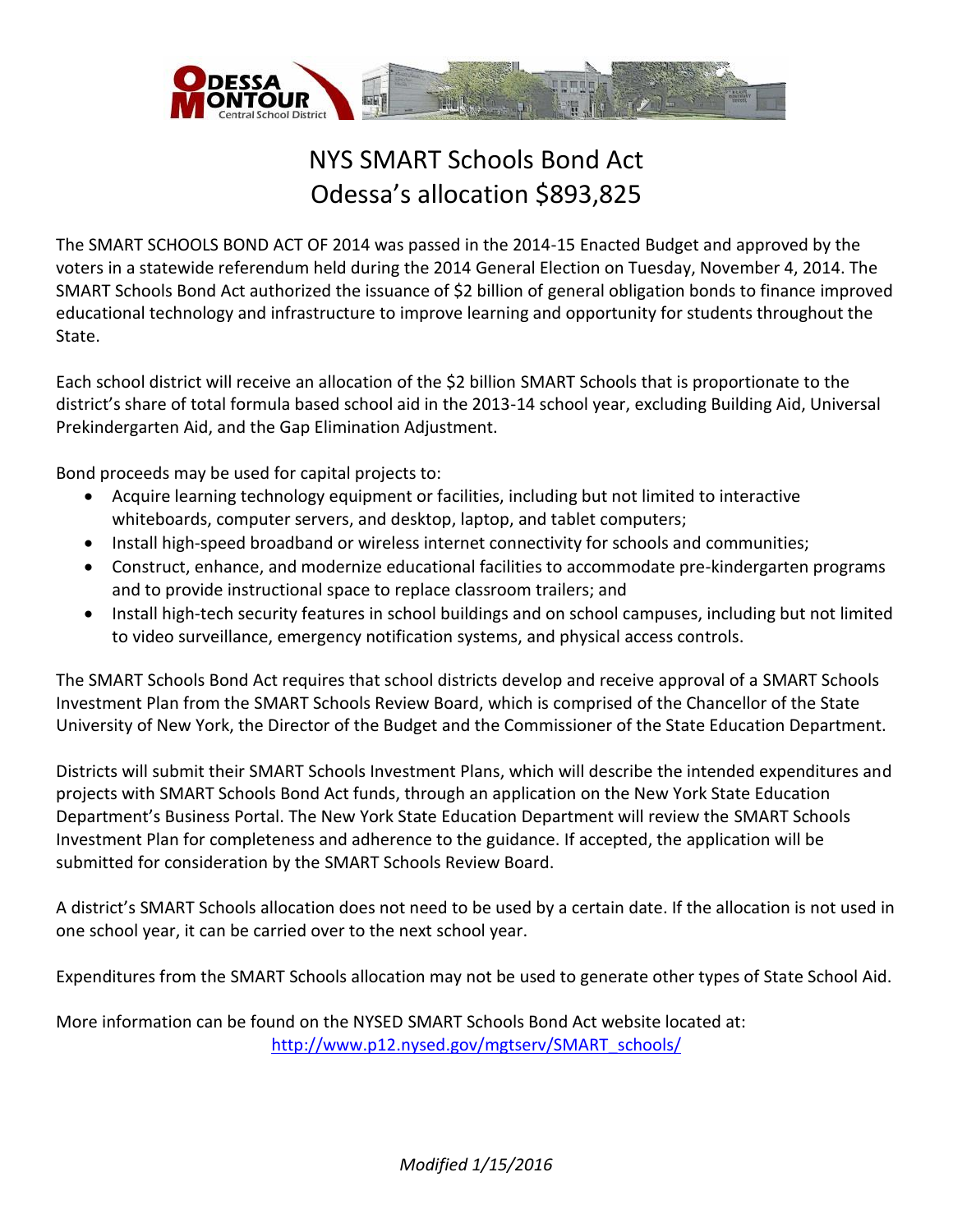

## Approved Scope Options

| School                    |     | Fiber Between HS &<br><b>BC</b> Cate |      | Old Data Cable<br>Removal and<br>Replacement |      | <b>Consolidate Data</b><br>Closet | Core Switch Replacement |
|---------------------------|-----|--------------------------------------|------|----------------------------------------------|------|-----------------------------------|-------------------------|
|                           |     |                                      |      |                                              |      |                                   |                         |
| <b>Hanlon Elementary</b>  | \$  |                                      | \$   | 56,880                                       | - \$ |                                   | \$                      |
| <b>BC Cate Elementary</b> | -S  | 9,000                                | - \$ | 163,056 \$                                   |      | $\sim$                            | \$                      |
| Middle/High School        | -\$ | $9,000$ \$                           |      | 521,400 \$                                   |      | 92,904 \$                         | 45,000                  |
| <b>Totals</b>             | \$  | 18,000                               | S    | 741,336 \$                                   |      | $92,904$ \$                       | 45,000                  |

## Technology Committee Recommendation:

| <b>Total</b>                        | \$897,240 |
|-------------------------------------|-----------|
| • Core Switch Replacement           | \$45,000  |
| • Consolidate Data Closet           | \$92,904  |
| • Replace Cable & Remove old wiring | \$741,336 |
| • Fiber between HS and BC Cate      | \$18,000  |